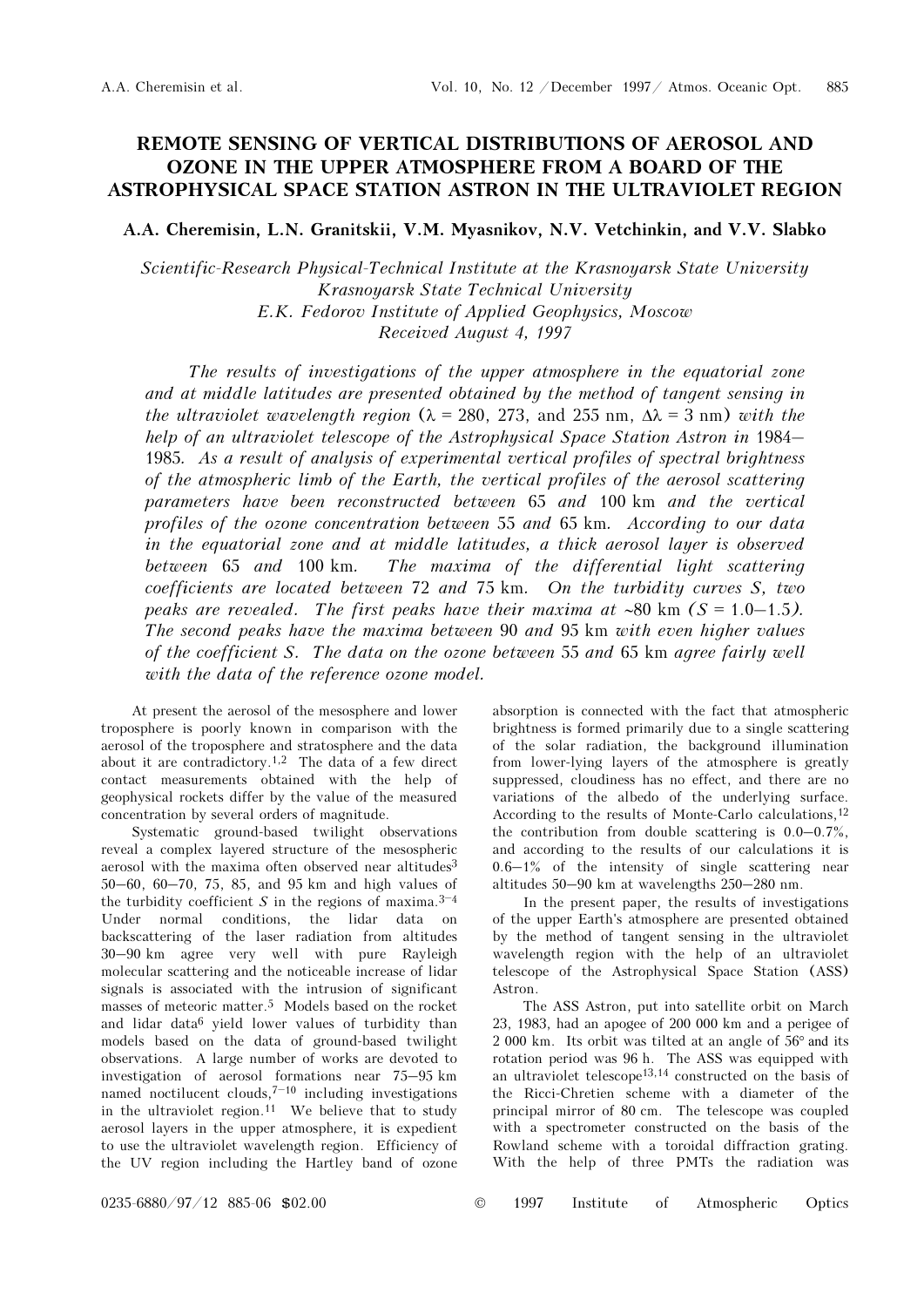simultaneously recorded in two spectral channels between 245 and 353 nm and between 157 and 263 nm in the zero order of the spectrum. The PMTs operated in the photon counting mode with a time resolution of 40 ns.

The curves of the spectral brightness of the Earth's atmospheric limb were recorded in the following way. By turning of the entire ASS, the telescope optical axis was first pointed at the given point of the Earth's surface. Because of the ASS orbiting with unchanged orientation about stars, its optical axis was moved through the Earth's surface with subsequent intersection of the Earth's edge and the atmospheric limb. In analogous way, the intersection of the Earth's disk was organized. As a basic working diaphragm, a 12″ offset input diaphragm of the spectrometer was used. The limb was scanned at fixed wavelengths  $\lambda = 255$ , 273, and 280 nm with spectral resolution of 3 nm. Readings were taken every 0.61 s with vertical resolution changing from 0.4 to 1.2 km for different scans. The background state of the atmosphere was investigated in the equatorial zone (Central Africa) and at middle latitudes (the Atlantic) in 1984–1985. Information about the sessions of tangent sensing is presented in Table I. The halfwidth of the instrumental function characterizing the vertical averaging for the measurements at middle latitudes was 8 km. According to our estimates, this leads to the increase of the measured signal intensity by ∼6% for altitudes above 70 km, the decrease of the signal intensity by 4% in the vicinity of the maxima in the curves, and to shifts of the maxima by less than 1 km. For the equatorial measurements, for a halfwidth of the instrumental function of 5 km, these errors are estimated to be much less: 3%, 2%, and 0.6 km, respectively.

TABLE I. Information about the conditions of tangent sensing of the atmosphere from a board of the ASS Astron

|                |         |             |                                        |             |        | Solar  |            |             |
|----------------|---------|-------------|----------------------------------------|-------------|--------|--------|------------|-------------|
|                |         | Distance to | Coordinates of the<br>tangential point |             | Local  | zenith | Scattering |             |
| No.            | Session | ASS.        |                                        |             | time,  | angle, | angle,     | Wavelength, |
|                | date    | th.km       | N latitude                             | E longitude | h: min | deg    | deg        | nm          |
|                | 4.6.84  | 181         | 34.5                                   | 282.6       | 8:12   | 59.8   | 94.1       | 280         |
| 2              | 4.6.84  | 182         | 32.2                                   | 290.5       | 9:09   | 46.9   | 94.6       | 280         |
| 3              | 4.12.85 | 181         | 40.5                                   | 289.6       | 9:10   | 49.4   | 95.9       | 273         |
| $\overline{4}$ | 8.25.85 | 105         | $-1.4$                                 | 32.1        | 10:00  | 32.8   | 84.5       | 273         |
| 5              | 8.25.85 | 102         | $-1.1$                                 | 32.3        | 9:25   | 41.0   | 83.0       | 255         |



FIG. 1. Vertical profiles of the spectral brightness of the Earth's atmospheric limb from the data of observations from a board of the ASS Astron in the UV region: a) smoothed experimental curves, b) fragment of experimental curve 3 (the solid line) and the model curve of the Rayleigh molecular scattering brightness (the dashed line).

In Fig. 1a, the vertical profiles of the atmospheric spectral brightness  $I_{\lambda}$  are shown measured under unperturbed atmospheric conditions. Experimental dependences were smoothed by the Gaussian point filter with halfwidths 2.5–6 km. In Fig. 1b, the fragment of the experimental curve of the atmospheric brightness is shown in more detail. The errors in intensity measuring and corresponding errors of altitude referencing are also shown on the experimental curve. As can be seen from Fig. 1b, the difference between the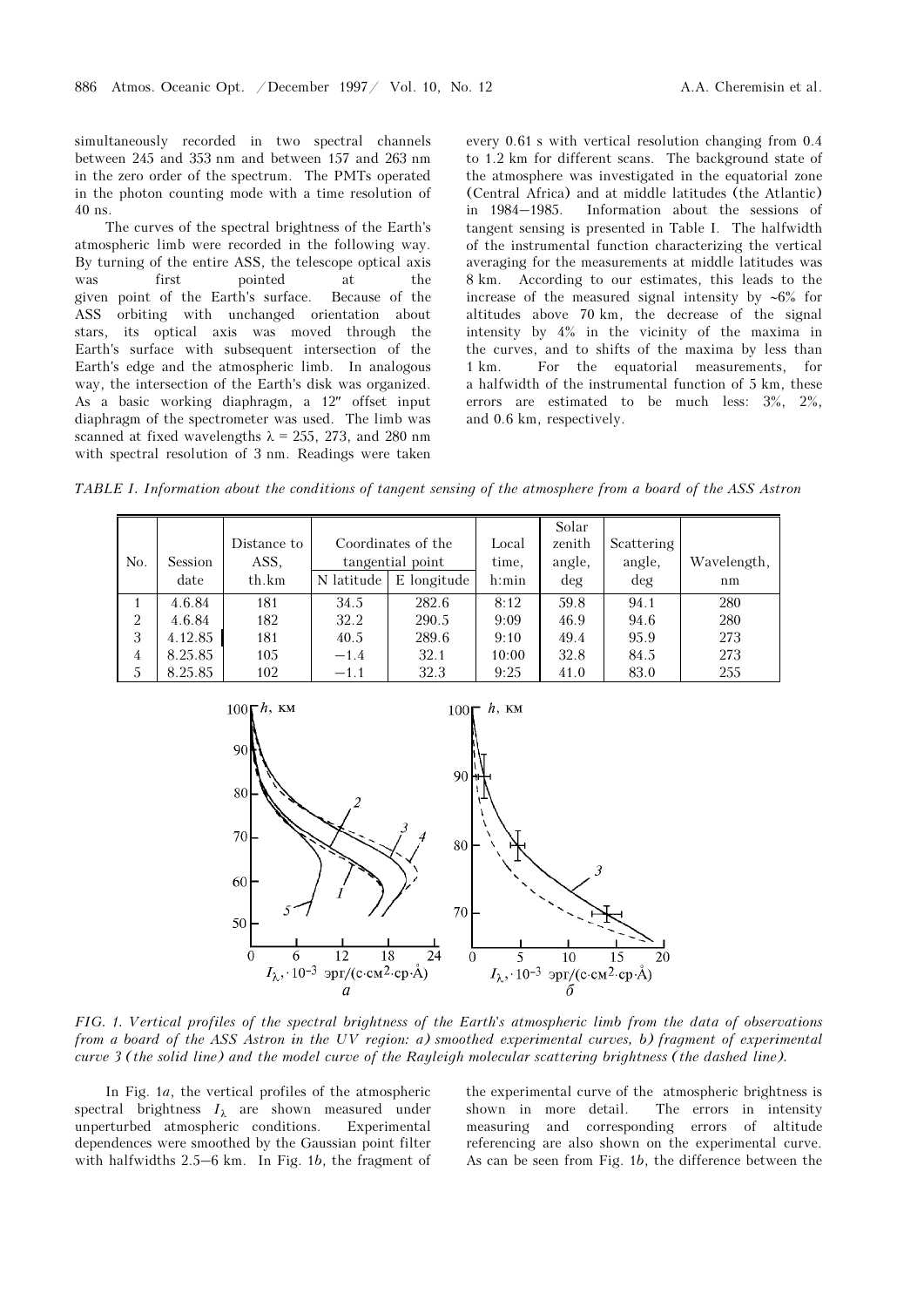experimental brightness curve and the model curve of brightness due to pure molecular Rayleigh's scattering calculated for the model of the atmosphere that considers seasonal, latitudinal, and diurnal variations of the atmospheric density,15,16 significantly exceeds the experimental errors. The difference may be explained by the effect of aerosol scattering.

The altitude referencing of the curves was made as follows. Altitudes of the maxima of the experimental curves were affixed to those of the maxima of the model brightness distributions. In model calculations, seasonal and latitudinal variations of ozone concentrations17 and seasonal, latitudinal, and diurnal variations of the atmospheric density<sup>15,16</sup> were taken into account. Consideration of the aerosol scattering for the model proposed by Krekov and Zvenigorodskii<sup>1</sup> did not result in significant shifts of the maxima. Total accuracy of referencing was no worse than ±1 km. Determination of the vertical scale (rate of change of the altitude of the telescope line of sight) was carried out when in addition to the working 12″ diaphragm the second 1" diaphragm of the spectrometer was simultaneously opened. In this case, registergram was the superposition of two analogous patterns that significantly differ in the intensities, but had wellpronounced vertical shift (time delay). From the known angular distance between the diaphragms, ballistic data, and parameters of the tangential point, the vertical shift of images was calculated. Accuracy of determination of the vertical scale was  $2 - 10\%$ .

Absolute calibration for the energetic brightness was made so that with the consideration of the relative spectral sensitivity of the spectrometer determined from the measurements of the spectral flux of the star  $\alpha$ Lyra, the data of investigations of the atmospheric spectra from a board of the ASS Astron (1983–1985) were fitted to the corresponding data of observations from Nimbus–7 (see Ref. 18) in the following way. The average (over the spectra) signal value at  $\lambda = 302$  nm (minus the correction for the scattered light) was fitted to the spectral brightness averaged over the observational data from Nimbus–7. In so doing, the correction factor was introduced calculated for the model data on ozone<sup>17</sup> and atmospheric density15,16 that differed by ∼26% from unity and allowed us to consider the seasonal, latitudinal, and geometrical differences in the observations. According to the data of Frederick and Serafino,18 the Earth's spectral albedo at 302 nm is fairly stable quantity  $-$  its standard deviation does not exceed 10%. Analogous spread of data was obtained by us. Change of the relative spectral sensitivity of the first channel of the spectrometer with the wavelength was determined from the change of the spectral flux of the star  $\alpha$  Lyra. According to the star calibration curve, the relative spectral sensitivity is 100% at a wavelength of 310 nm, 99% at 302 nm, 85% at 280 nm, 72% at 273 nm, and 26% at 255 nm. By our estimates, the total error of the absolute calibration with consideration of the statistical averaging must be less than 10%.

The main problem for the ASS Astron was the investigation of rather hot blue star objects.13,14 For colder objects, such as the Sun, the structure of their UV spectra was complicated by a significant contribution from visible light scattered in the spectrometer.14 In this case, the contribution of the scattered light estimated from synchronous readings of the PMT in the second UV channel was subtracted from a PMT signal in the first (working) channel of the spectrometer. According to the results of investigations of the atmospheric spectra in the second UV channel ( $\lambda$  shorter than 200 nm), the useful signal was 3% from the total signal and thereby the scattered light was registered in fact in this channel. From this, the contribution from the scattered light in the first UV channel was correlated with the synchronous readings of the PMT of the second UV channel with fairly high correlation coefficient lying in the limits 0.96–0.98. During limb measurements, the portion of the subtracted scattered light was about 10% of the total signal. In addition to the contribution from the scattered light, the contribution from the dark current of the PMT (~0.34% of the signal value corresponding to the brightness maximum in the limb) and also the contribution from practically constant value of the signal of the opened 1″ diaphragm (4.4% of the maximum value) were subtracted from the recorded signal. Beginning with an altitude of ∼55 km, the portion of the scattered light is exponentially increased with the decrease of the altitude and near ∼30 km, the scattered light contribution becomes comparable to the useful signal, and when the line of sight of the telescope moves along the day Earth's surface, it is nearly twice as large as the useful signal. The maximum contribution of the scattered light to the signal under these conditions gives the radiation with a wavelength of ∼350 nm.

First, based on the model for optical characteristics of the aerosol $9$  and on the data published in Ref. 6 we concluded that the aerosol effect at altitudes higher than 50 km can be neglected and the vertical profiles of the ozone concentration between 50 and 70 km can be reconstructed from the obtained data. Analogous conclusion about insignificant effect of the aerosol at altitudes higher than 50 km on the information content of the indirect methods for ozone reconstruction from measurements of the UV radiation scattered by the atmosphere in fact can be drawn from the results of Ref. 21 in which the same models of the mesospheric aerosol were used. More detailed analysis allowed us to reconstruct the vertical profiles of the aerosol scattering characteristics at altitudes higher than 70 km and to estimate the influence of the aerosol layer observed at these altitudes on the accuracy of the ozone reconstruction between 50 and 70 km.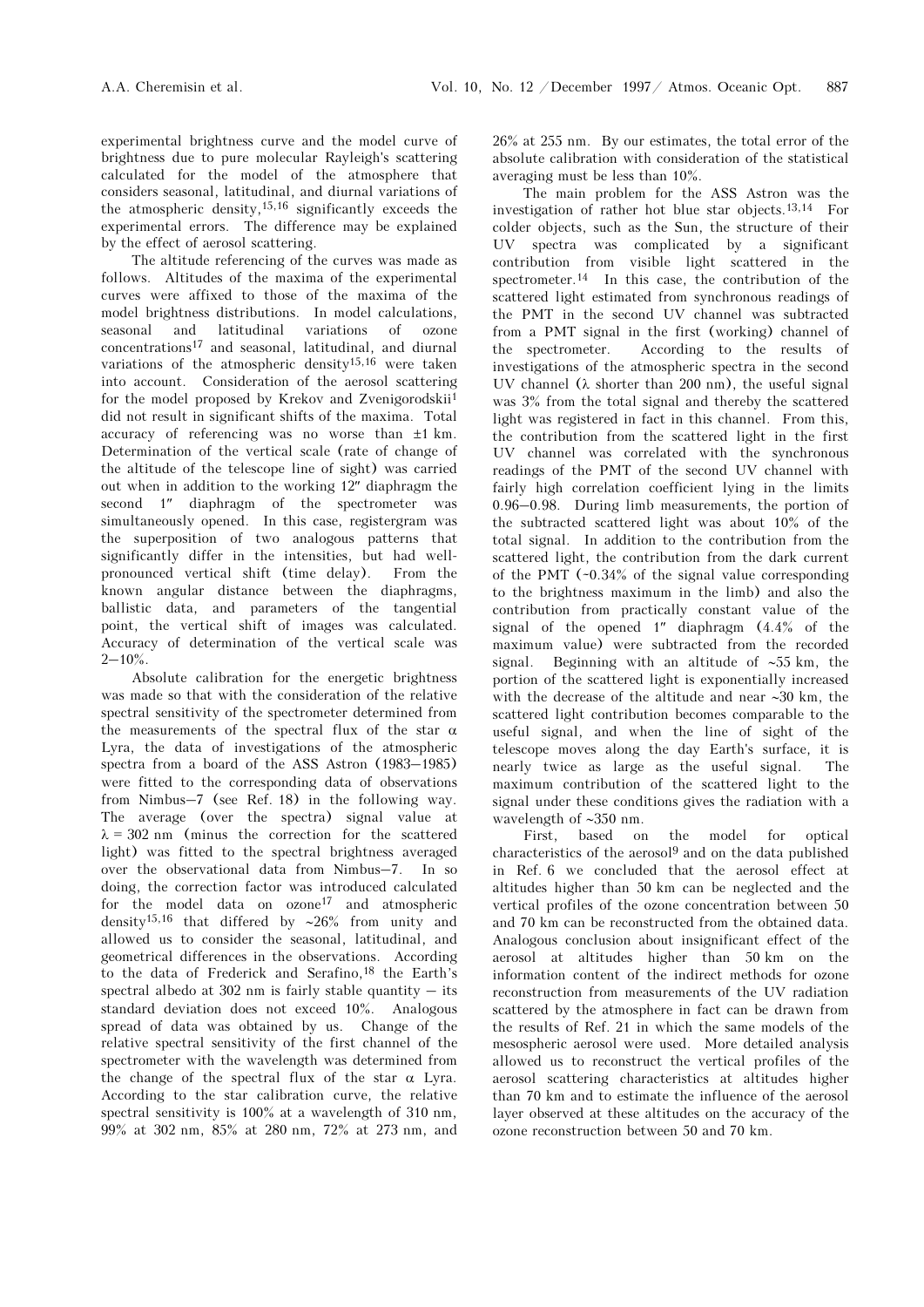

FIG. 2. Reconstructed vertical profiles of the differential light scattering coefficient of the aerosol  $\beta_{a,\theta}$  for the  $\beta_{a,\theta}$ ,  $\cdot 10^{-7}$  km<sup>-1</sup> sr<sup>-1</sup><br>
a<br>
FIG. 2. Reconstructed vertical profiles of the differential light scattering coefficient of the aerosol  $\beta_{a,\theta}$  for the<br>
ultraviolet region of wavelenghts ( $\lambda$  = 280, 273, and 25 (4) and the differential light scattering coefficient of the aerosol  $\beta_{a, \theta}$  for the<br>ultraviolet region of wavelenghts ( $\lambda$  = 280, 273, and 255 nm) at mid-latitudes (1–3) and in the equatorial zone<br>(4–5): a) curves 1– reconstruction with (the solid line) and without correction (the dashed line) for ozone contribution.

In Fig. 2 the results are presented of reconstruction of the vertical profiles of the volume differential aerosol light scattering coefficient  $β_{a,θ}$  between 65 and 100 km. The energetic brightness of the atmosphere was calculated in the well-known single scattering approximation. To solve the inverse problem, we used the step-by-step iteration method that minimized the discrepancy between calculated and experimental values of brightness. The functions themselves were reconstructed with vertical resolution of ∼1 km. The initial data on the brightness were smoothed by the point truncated Gaussian filter. The problem refers to the class of weakly incorrect problems – the solution is unstable toward the initial data error. In connection with this, we compared the obtained solutions with the solutions found with the help of regularizing algorithms. At altitudes higher than 70 km, where we can neglect the ozone absorption and the optical thicknesses are small, the equation being solved is reduced to the well-known Abel equation. We obtained the solutions to the problem by the inversion method based on the use of smoothing cube splines.<sup>22</sup> The difference between the vertical profiles of the aerosol characteristics reconstructed by this method and those obtained by the step-by-step iteration method with smoothing of the initial curves by the truncated Gaussian filter was insignificant for altitudes below 95 km.

The profiles shown in Fig. 2a were reconstructed with the correction for the ozone absorption. In so doing, the model ozone distribution obtained in Ref. 17 was used. Cross sections of the ozone absorption were borrowed from Ref. 34. The spectral energy flux density of the solar radiation incident on the upper atmospheric boundary was borrowed from Ref. 24. Molecular scattering characteristics were calculated with the use of the Rayleigh scattering cross sections calculated in Ref. 25. In Fig. 2b, the results of reconstruction of the differential aerosol light scattering

coefficients, which were obtained with the correction for the ozone absorption and without it, are shown for scan 3. It can be seen that at altitudes above 75 km the differential aerosol light scattering coefficients reconstructed neglecting completely the ozone absorption are close to the coefficients reconstructed with the correction for the ozone absorption. The difference between the coefficients is that with the consideration of the ozone absorption, pronounced aerosol scattering begins at altitudes above 65 km, whereas without consideration of the ozone absorption – at altitudes above 70 km.



FIG. 3. Vertical profiles of the turbidity coefficient for the ultraviolet region of wavelengths  $(\lambda = 280,$ 2 0 1 2 3 4 5 *S*<br>
273, *273*, *273*, *and* 255 nm) *at middle latitudes* (1–3) *and in* FIG. 3. Vertical profiles of the ultraviolet region<br>273, and 255 nm) at mide<br>the equatorial zone  $(4-5)$ .

In Fig. 3 the vertical profiles of the turbidity coefficient S are shown. In the construction of the turbidity coefficient curves, the ratio of the scattering phase functions of the Rayleigh molecular scattering and aerosol scattering was taken to be 1.7 (for the scattering angle  $\theta = 90^{\circ}$ , in accordance with the value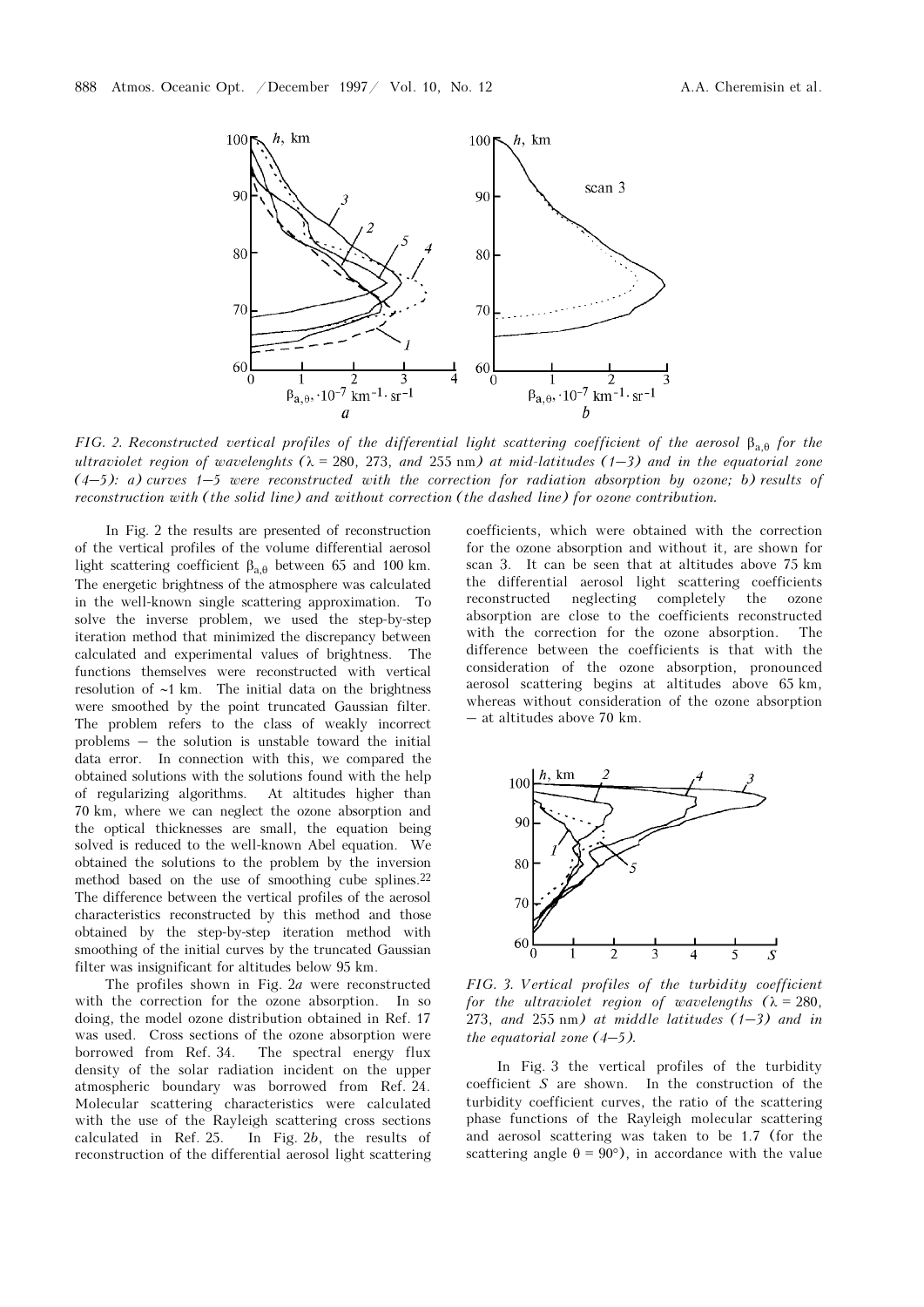of the mean (typical) atmospheric phase function of the aerosol scattering from the data of Ref. 26.

According to the obtained results, in the equatorial zone and at middle latitudes a thick aerosol layer was observed. The curves of the aerosol scattering for the equatorial zone and middle latitudes are to some extent similar to each other. The curves of the differential light scattering coefficient are bell-shaped. The maxima on the curves are between 72 and 75 km. The intensities of the aerosol scattering in the maxima differ from each other by 50%. Here it should be noted that for the employed method of tangent sensing the horizontal scale of averaging was equal to  $10^3$  km. The turbidity curves S have two-peak structure. The first peaks have the maxima near ∼80 km with high values of the turbidity coefficient  $S = 1.0-1.5$ . The second peaks have the maxima between 90 and 95 km with even greater values of the coefficient S. Here it should be noted that at altitudes greater than 92–95 km, the signal-to-noise ratio for the initial data was less than 1. The thickness of the observed aerosol layer may be characterized as follows: the calculated vertical optical thickness for the aerosol scattering in this layer is estimated as  $1-2.10^{-4}$  $(\lambda = 255 - 280 \text{ nm})$ , which is comparable with the thickness of the noctilucent clouds observed primarily between 80 and 83 km in the polar regions. The typical vertical optical thicknesses of noctilucent clouds are  $1.10^{-5} - 3.10^{-3}$  (in the visible range, see Ref. 1).

This pattern of the turbidity corresponds qualitatively to the results of observations at the Abastuman Observatory by the twilight sensing method3 and to the data of the rocket investigations at the middle latitudes. $27$  It does not contradict with the observations from space vehicles38 and to the conclusions of Ref. 29 about high dust content in the atmosphere at the examined altitudes.



FIG. 4. Vertical profiles of the ozone concentration for the middle latitudes and equatorial zone (•)  $r_{10}^{10}$  and  $r_{10}^{10}$  and  $r_{10}^{10}$  and  $r_{10}^{10}$  and  $r_{10}^{10}$  and  $r_{10}^{10}$  and  $r_{10}^{10}$  and  $r_{10}^{10}$  and  $r_{10}^{10}$  and  $r_{10}^{10}$  and  $r_{10}^{10}$  and  $r_{10}^{10}$  and  $r_{10}^{10}$  and  $r_{10}^{10}$  a model borrowed from Ref.  $17; +$ , the curve reconstructed from the data of Ref. 30.

In Fig.4 the results of reconstruction of the vertical profiles of the ozone concentration between 55 and 65 km from the measured vertical profiles of the atmospheric spectral brightness of the Earth's limb are shown. In the reconstruction, the aerosol layer between 65 and 100 km was considered. The neglect of the aerosol influence introduces the error  $\Delta n$  in the ozone reconstruction.

TABLE II. Average relative error of the reconstruction of the ozone concentration due to the neglect of the aerosol scattering between 70 and 100 km.

| $h, km$ 55 57 59 61 63 65                                                                                                        |  |  |  | 67 |
|----------------------------------------------------------------------------------------------------------------------------------|--|--|--|----|
| $\left \Delta n/n, \frac{\%}{6}\right $ 0.8 $\left $ 1.6 $\right $ 2.0 $\left $ 4.3 $\right $ 1.8 $\left $ -33.5 $\right $ -81.5 |  |  |  |    |

In Table II, the relative average errors are given as functions of the altitude. It can be seen from the table that if we neglect the influence of this aerosol layer, the reconstructed values of the ozone concentration will change by 1–2% at altitudes between 55 and 63 km. The aerosol scattering at altitudes 55–65 km was neglected. This can be substantiated as follows. First, according to the model of optical characteristics proposed in Ref. 1, which is in good agreement with the rocket data reported in Ref. 6, the aerosol scattering at these altitudes is relatively small in comparison with the molecular scattering  $(3 - 6\%)$ . Second, the effect of the aerosol scattering is masked by the error in measuring the vertical profiles of the atmospheric spectral brightness. As can be seen from Fig. 4, our data are in good agreement with the model data: relative deviation is less than 20%. Observed deviation is somewhat greater than the standard deviation, which for the examined latitude and season, according to the model proposed in Ref. 17, is  $\pm 4\%$  for an altitude of 55 km. On the one hand, the deviation of our profiles of the ozone concentration from the model profile may be connected with the error of measuring the brightness. However, on the other hand, in Fig. 4 the profile of the ozone concentration obtained with the help of the rocket optical ozonesonde is shown reconstructed from the data of measurements of the extinction of the directly transmitted solar radiation at  $\lambda = 255$  nm and a solar zenith angle of 90° (see Ref. 30), which also significantly differs from the corresponding model profile.

From Table II it is also seen that strong aerosol scattering may significantly influence the results of reconstruction of the ozone concentration. Good agreement of the ozone distribution reconstructed by us at altitudes 55–65 km without consideration of the aerosol scattering with the model distribution of ozone may confirm the idea about comparatively small level of the aerosol scattering at the examined altitudes.

## REFERENCES

1. G.M. Krekov and S.G. Zvenigorodskii, Optical Model of the Middle Atmosphere (Nauka, Novosibirsk, 1990), 278 pp.

2. E.L. Aleksandrov, Yu.A. Izrael', I.L. Karol', and A.Kh. Khrgian, Ozone Protective Layer of the Earth